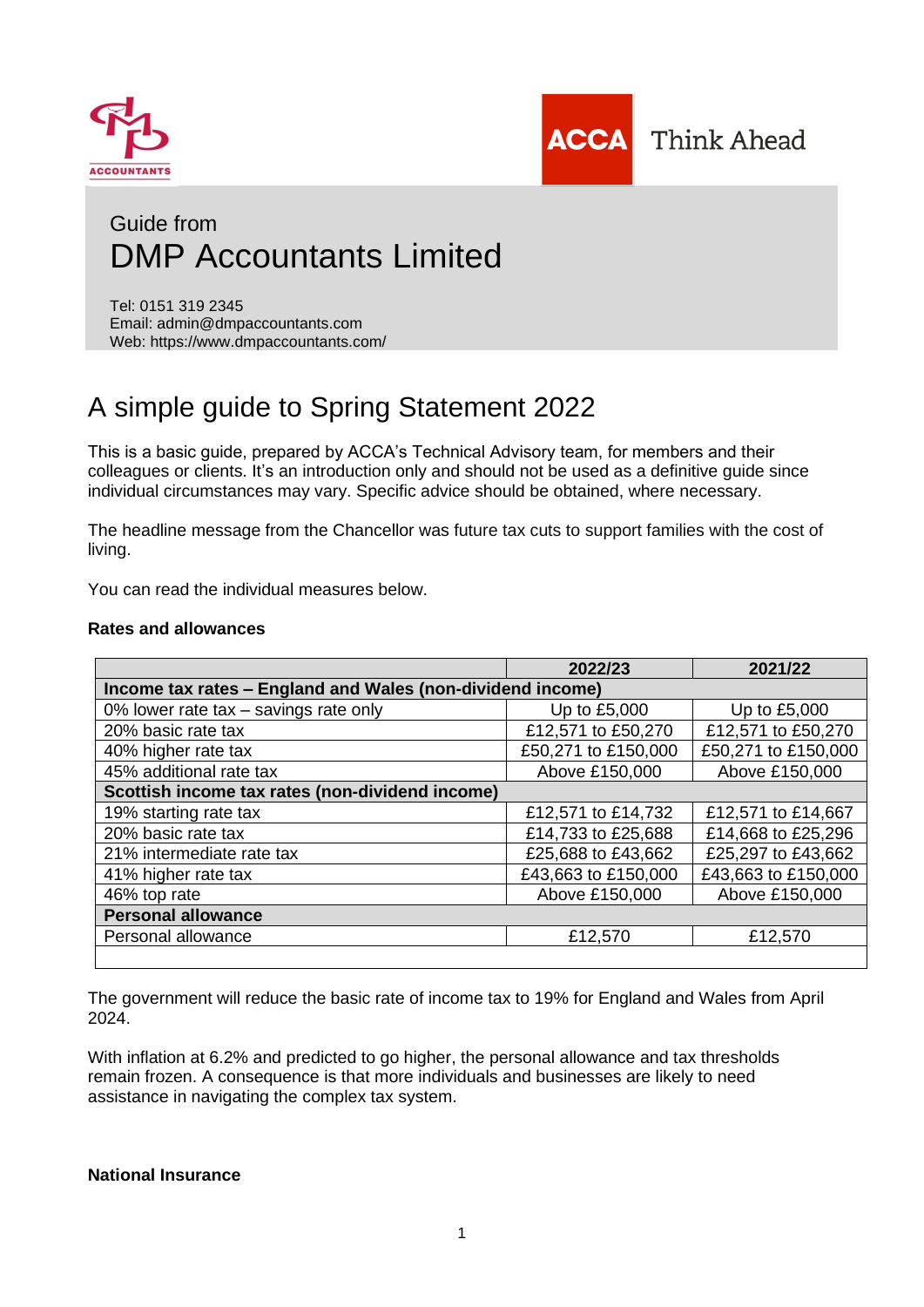From April 2022 the rate of National Insurance contributions across all classes (except Class 2 and 3) will change for one year. The amount of the contribution will increase by 1.25% which will be spent on the NHS and social care across the UK. This will be replaced by the new Health and Social Care Levy which will take effect from 6 April 2023.

The Chancellor announced that the Primary Threshold and Lower Profits Limit will both increase from £9,880 to £12,570. This aligns the thresholds with the personal allowance.

This increase in National Insurance contributions will apply to:

- Class 1 (paid by employees)
- Class 4 (paid by self-employed)
- Secondary Class 1, 1A and 1B (paid by employers).

Employers will only pay on earnings above the secondary threshold.

| <b>NI Category</b>                                                                    | 2022-23                                                                       | 2021-22 |
|---------------------------------------------------------------------------------------|-------------------------------------------------------------------------------|---------|
| Employee's primary class 1 rate between primary threshold and upper<br>earnings limit | 13.25%                                                                        | 12%     |
| Employee's primary class 1 rate above upper earnings limit                            | 3.25%                                                                         | 2%      |
| Employer's secondary class 1 rate above secondary threshold                           | 15.05%                                                                        | 13.80%  |
| Class 4 rate between lower profits limit and upper profits limit                      | 10.25%                                                                        | 9.00%   |
| Class 4 rate above upper profits limit                                                | 3.25%                                                                         | 2.00%   |
| <b>National insurance</b>                                                             | 2022/23                                                                       | 2021/22 |
| Lower earnings limit, primary class 1 (per week)                                      | £123                                                                          | £120    |
| Upper earnings limit, primary class 1 (per week)                                      | £967                                                                          | £967    |
| Apprentice upper secondary threshold (AUST) for under 21s/25s                         | £967                                                                          | £967    |
| Primary threshold (per week)                                                          | £190 up to 5 July<br>2022;<br>£242 from 6 July<br>2022 onwards<br>(see below) | £184    |
| Secondary threshold (per week)                                                        | £175                                                                          | £170    |
| Class 2 small profits threshold (per year)                                            | £6,725                                                                        | £6,515  |
| Class 4 lower profits limit                                                           | £11,908                                                                       | £9,568  |
| Class 4 upper profits limit                                                           | £50,270                                                                       | £50,270 |

The annual National Insurance Primary Threshold and Lower Profits Limit, for employees and the self-employed respectively, will increase from £9,880 to £12,570 from July 2022. July is the earliest date that will allow payroll software developers and employers to update systems and implement changes. From April, self-employed individuals with profits between the Small Profits Threshold and Lower Profits Limit will not pay Class 2 NICs. Over the year as a whole, the Lower Profits Limit, the threshold below which self-employed people do not pay National Insurance, is equivalent to an annualised threshold of £9,880 between April to June, and £12,570 from July 2022.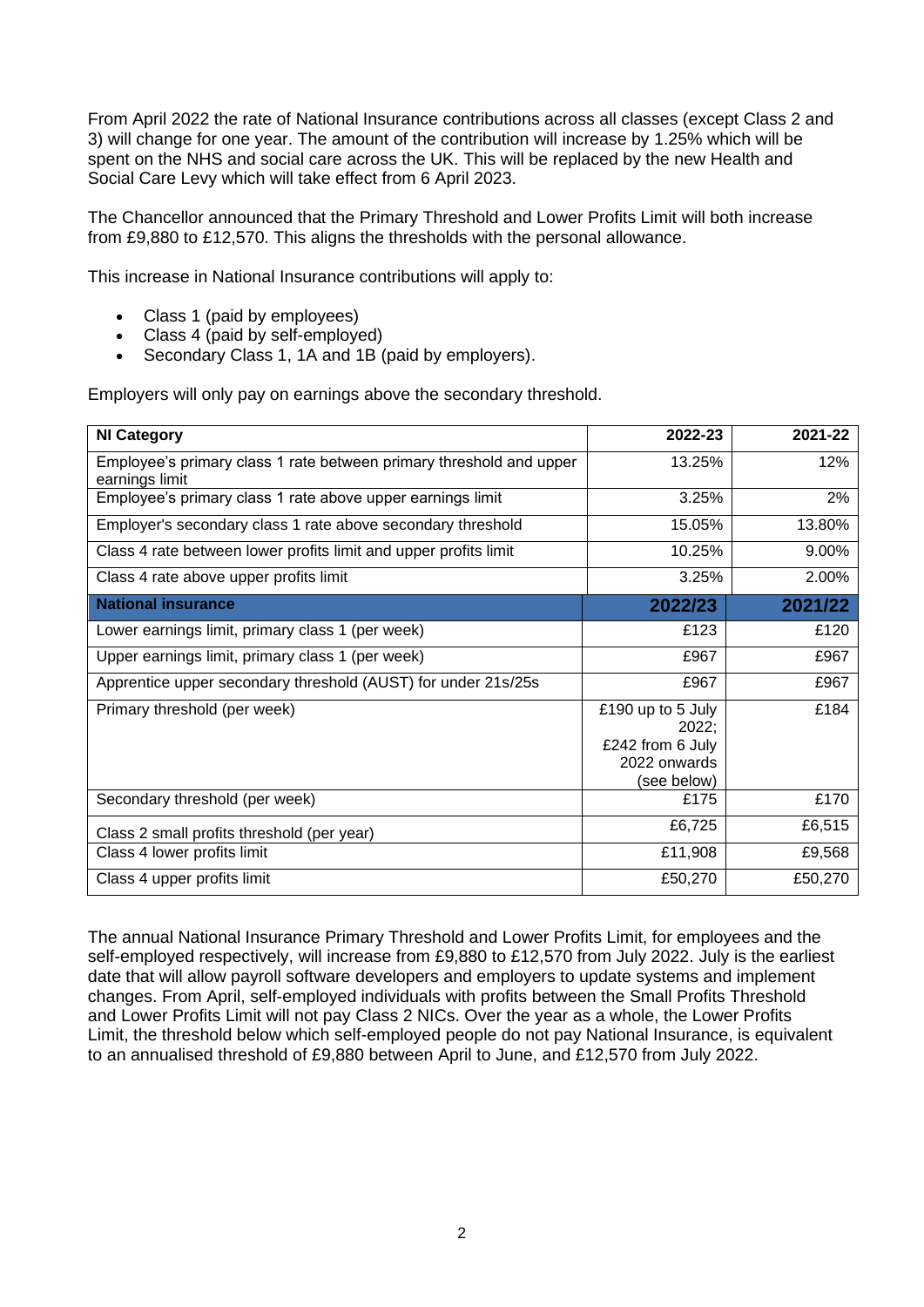# **Employment Allowance**

ACCA in representations had suggested an increase in the Employment Allowance. This allowance increases by £1,000 from £4,000 to £5,000. This increase applies from April 2022.The allowance continues to be limited to employers with an employer NIC bill below £100,000 in the previous tax year.

# **Pensions**

With effect from 6 April 2028 the earliest age at which most pension savers can access their pensions without incurring an unauthorised payments tax charge will increase from 55 to 57.

# **Capital gains tax annual exempt amount (after personal allowance)**

These are frozen at £12,300 for individuals and £6,150 for trusts.

## **Dividend allowance**

The tax-free dividend allowance is unchanged at £2,000. The dividend tax rates are increased by 1.25% for each category of taxpayers for 2022/23.

| Dividend tax rates                                              | 2022/23 | 2021/22 |
|-----------------------------------------------------------------|---------|---------|
| Dividend ordinary rate (for dividends within basic rate band)   | 8.75%   | 7.50%   |
| Dividend upper rate (for dividends within higher rate band)     | 33.75%  | 32.50%  |
| Dividend additional rate (for dividends above higher rate band) | 39.35%  | 38.10%  |

S.455 tax rate on director's overdrawn loan accounts will also increase from April 2022, from 32.5% to 33.75%.

# **Corporation tax**

The corporation tax rate will remain at 19% but from April 2023 the applicable corporation tax rates will be 19% and 25%. Businesses with profits of £50,000 or below will still only have to pay 19% under the small profits rate.

# **Enhanced capital allowances: super deduction**

Super-deduction allows increased reliefs for expenditure on qualifying plant and machinery incurred from 1 April 2021 up to and including 31 March 2023. Companies can claim in the period of investment:

- a super-deduction providing allowances of 130% on most new plant and machinery investments that ordinarily qualify for 18% main-rate writing-down allowances
- a first-year allowance of 50% on most new plant and machinery investments that ordinarily qualify for 6% special rate writing down allowances

# **Annual Investment Allowance (AIA)**

Annual Investment Allowance is available until 31 March 2023. Businesses will therefore have until March 2023 to consider bringing forward capital investments of between £200,000 and £1m, accessing upfront support by claiming tax relief on such costs in the year of investment.

# **Recovery Loan Scheme**

The Recovery Loan Scheme is extended six months until 30 June 2022 for small and medium sized enterprises and from 1 January 2022 capped at a finance level of £2m per business with the government guarantee reducing to 70%.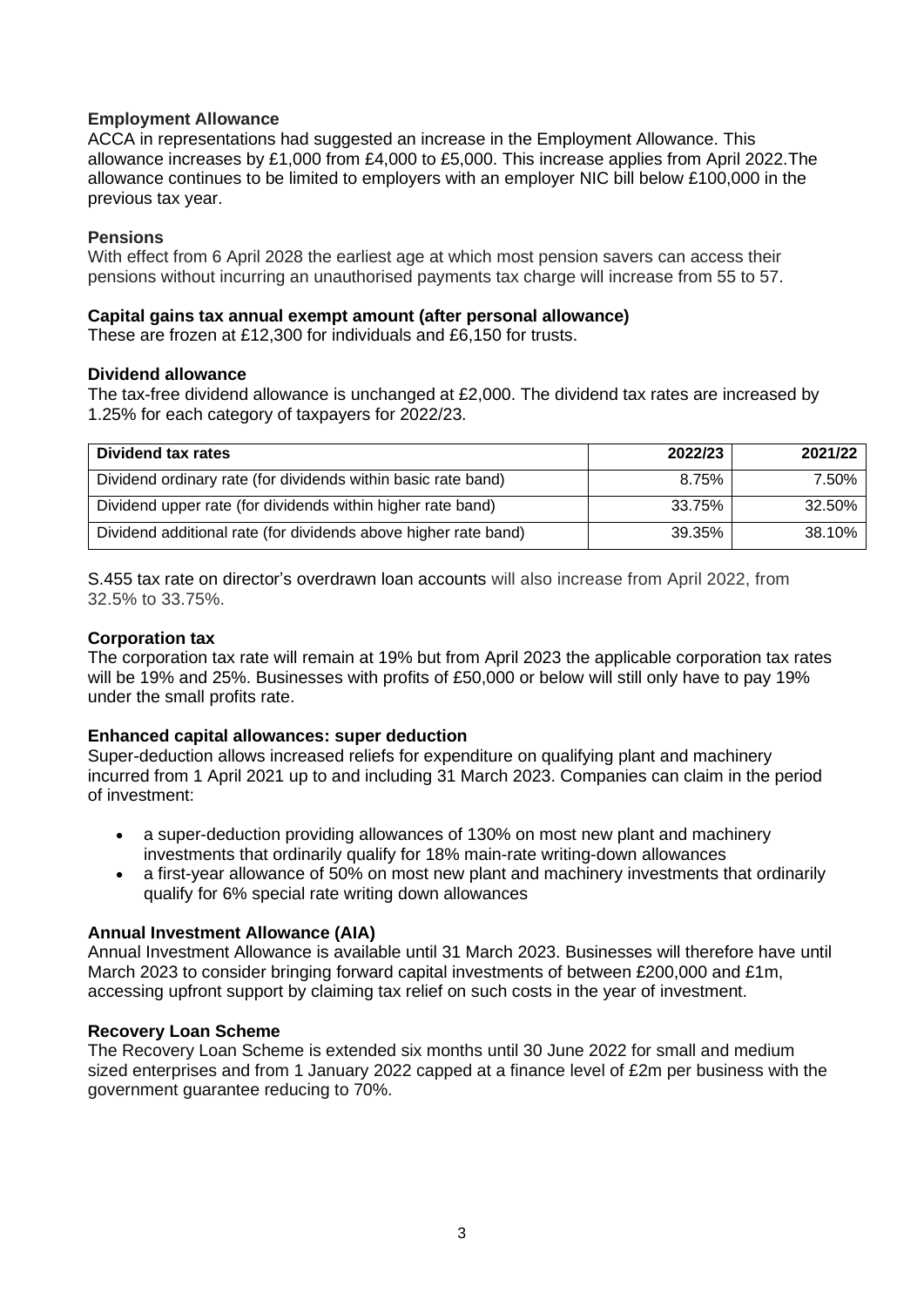# **Making Tax Digital (MTD)**

MTD for ITSA will be introduced from 6 April 2024. This impacts sole traders and landlords, with income over £10,000. General partnerships will not be required to join MTD for ITSA until 6 April 2025.

# **VAT**

All VAT-registered businesses must register for MTD.

In July 2020, it was announced that all VAT-registered businesses must file digitally through Making Tax Digital (MTD) from April 2022, regardless of turnover.

HMRC urges VAT-registered businesses to sign up for Making Tax Digital for VAT before 1 April 2022.

| <b>VAT</b>               | 2022/23 | 2021/22 |
|--------------------------|---------|---------|
| Standard rate            | 20%     | 20%     |
| Registration threshold   | £85,000 | £85,000 |
| Deregistration threshold | £83,000 | £83,000 |

The VAT registration and deregistration thresholds will not change for a further period of two years from 1 April 2022.

From 1 April 2022 the VAT rate on energy-saving materials in residential accommodation is reduced to 0% (currently 5%). This measure is introduced until 31 March 2027.

Given the increased costs and inflation we will see many small businesses having to register.

The reduced rate of VAT of 12.5% ends on 31 March 2022 for the hospitality sector returning to the standard rate of VAT of 20% from 1 April 2022.

All VAT-registered businesses must file digitally through Making Tax Digital (MTD) from April 2022, regardless of turnover. HMRC urges VAT-registered businesses to sign up for Making Tax Digital for VAT before 1 April 2022.

# **Losses**

Trading losses will have more flexibility to carry them back over three years. This applies only for losses incurred by companies for accounting periods ending between 1 April 2020 and 31 March 2022, and for individual for trade losses of tax years 2020/21 and 2021/22.

### **Business assets disposal relief (previously known as Entrepreneurs' relief)**

The lifetime limit on gains eligible for business assets disposal relief is £1m for qualifying disposals.

# **R&D**

SMEs applying for R&D tax credits will be eligible to a maximum of £20,000 in repayments per year plus three times the company's total PAYE and NIC liability.

# **Rates**

The business rates multiplier will be frozen in 2022/23. Eligible retail, hospitality, and leisure businesses will also benefit from a new temporary 50% Business Rates Relief.